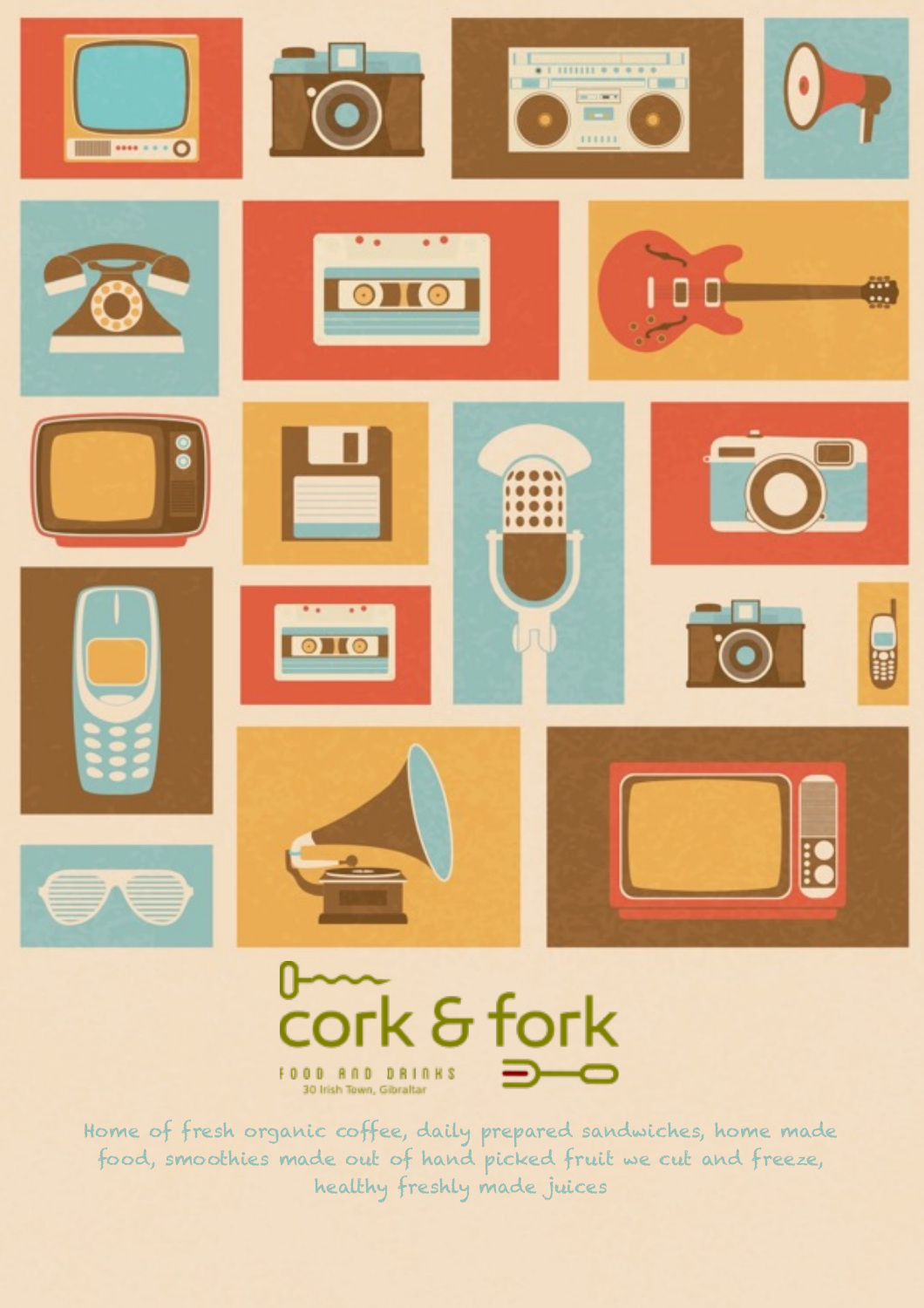



## Hot & Cold Drinks

All coffees are prepared from fair-trade organic beans

| Breakfast Teammmmmmmmmmmmmmmmmmmmmmmmmmmmmmmmt1.30 |  |
|----------------------------------------------------|--|
|                                                    |  |
|                                                    |  |
|                                                    |  |
|                                                    |  |
|                                                    |  |







## $0000000000000000000000$

Freshly made juices(Apple, Orange, Carrot, Mixes etc)......£3.00 Strawberry Split Smoothie(Strawberry&Banana) £3.00 ................. Sweet Melody Smoothie(Mango,Melon,Strawberry) £3.00 ............ Caribbean Breeze(Pineapple,Strawberry,Coconut) £3.00 ............. Morning Glory (Spinach,Mango,Pineapple,Banana) ...........£3.00 The Green Machine(Broccoli,Spinach,Celery,Banana, Pineapple) £3.00 .................................................................................................. Beet'N'Blend (Beetroot,Strawberry,Banana) £3.00 ...........................



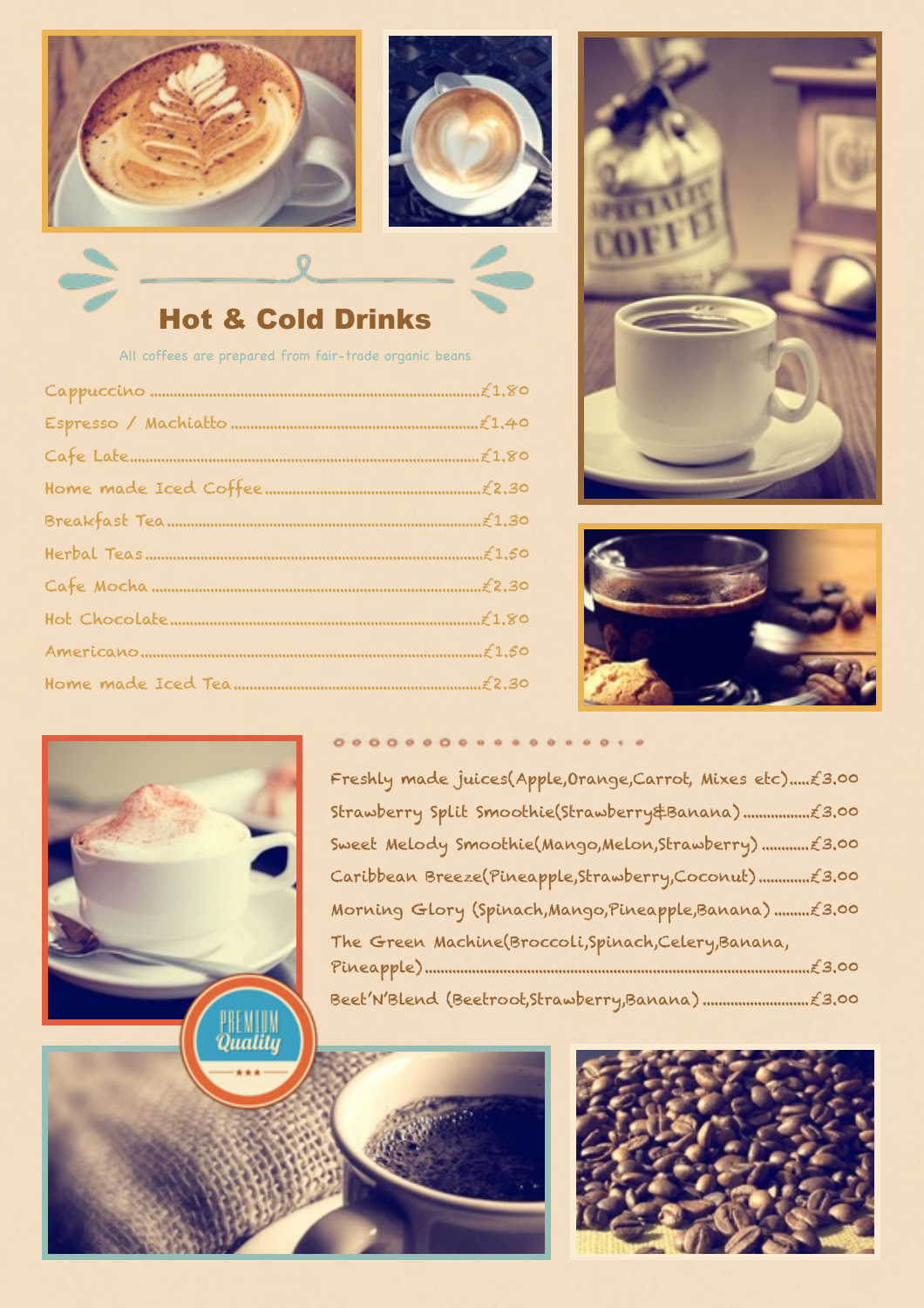

| Eggs Benedict (Poached eggs served with salmon,bacon or ham on |
|----------------------------------------------------------------|
|                                                                |
|                                                                |
| Freshly baked Croissant (plain, with jam or ham&cheese)        |
|                                                                |
|                                                                |





| Daily choice of sandwiches mad on hame baked bread<br>www.www.www.www.from £3,80 |  |
|----------------------------------------------------------------------------------|--|
| Daily Specials (daily choice of home cooked food)                                |  |
| $$ from $£5.90$                                                                  |  |
| Freshly prepared salads (daily choice of house salads)                           |  |
|                                                                                  |  |
|                                                                                  |  |
| $from \t{£1,50}$                                                                 |  |